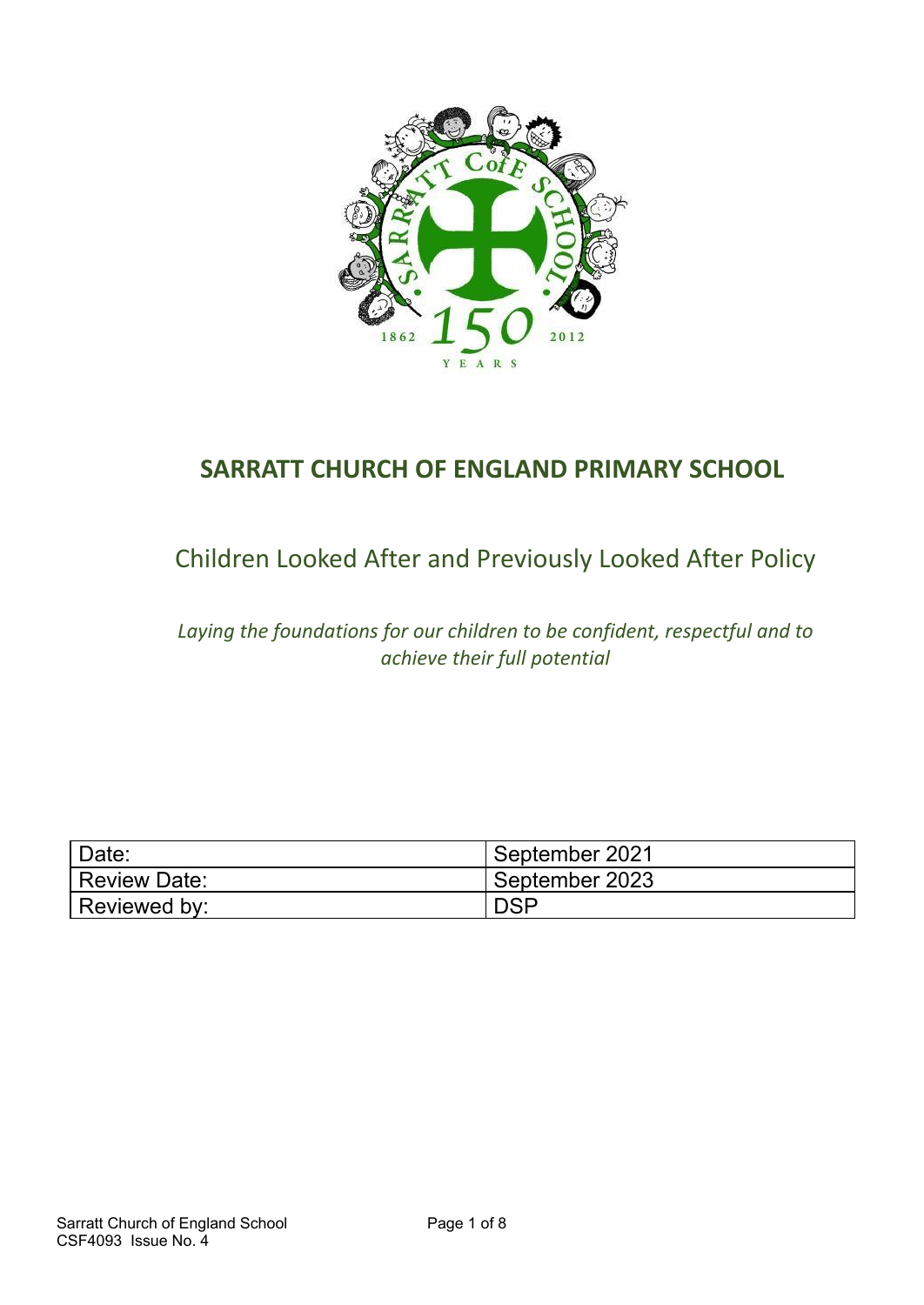#### **Policy Objective:**

To promote the educational achievement and welfare of Children Looked After (CLA) and Children Previously Looked After (PLA) on the roll of this school.

### **Name of the Designated Teacher for CLA and PLA**

Nicola O'Hare

#### **Name of the Designated School Governor for CLA and PLA**

Sally Hale

At **Sarratt School** we will ensure that children looked after (CLA) and children previously looked after (PLA) have access to excellent educational provision and are prioritised for additional support through school-based interventions to achieve as well as possible, in accordance with the '*DfE Designated teacher for looked-after and previously looked-after children Statutory guidance for local-authority-maintained*

*schools carrying out duties for looked-after and previously looked-after children. <sup>28</sup>th February 2018.*

We recognise that our school plays a vital role in providing a stable base for CLA and in promoting their academic, social and emotional development. We promote whole school staff training in their specific needs, so that all adults at this school are sensitive to the barriers to learning that CLA experience and feel able to support the children discretely and confidentially, as needs arise. We understand the need to work in a 'relationship-based' way so that children looked after and previously looked after are valued and part of our school community.

Our aim is to champion the needs of CLA to ensure they make rapid educational and social progress during their period in care on the roll of this school.

#### **Equality and Diversity statement**

This policy is intended to be helpful for improvement in the education available for all learners but has a focus on children looked after who, statistically, experience disadvantage in education. The criteria are clear that the expectation is that all learners receive a high-quality, ambitious education; that providers are inclusive of all learners; and that all providers must be meeting their statutory duties, including those under the Equality Act 2010 and all protected characteristics therein.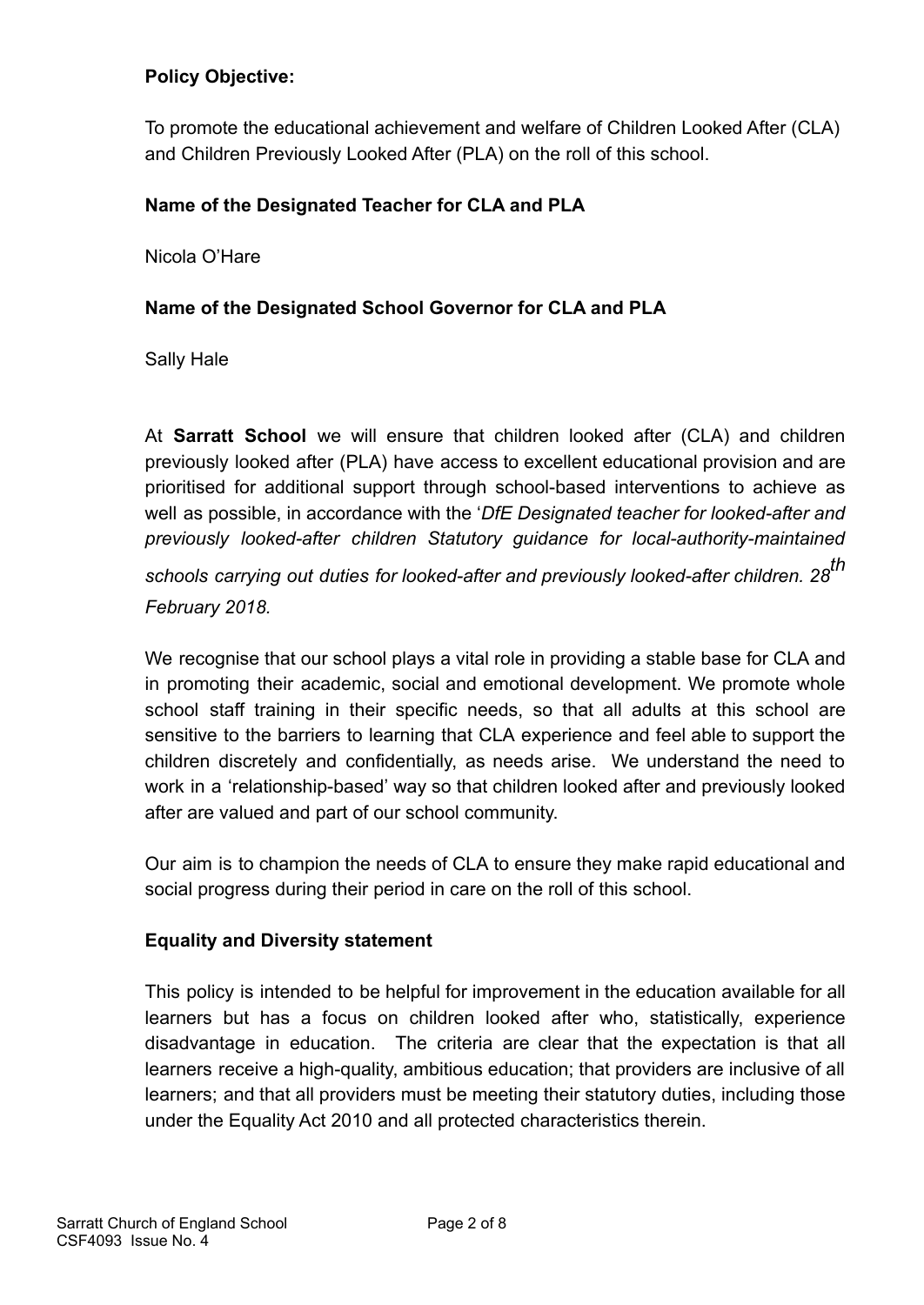An inclusive learning environment in which everybody is respected is conducive to a happy and healthy learning environment.

The Virtual School Attachment Aware and Trauma Informed Toolkit training will support a greater understanding of diversity and equality and is relevant to many children particularly those returning to school in September 2021.

#### **Coronavirus response:**

We will deliver the Attachment Aware and Trauma Informed Toolkit training to all school staff as necessary and will develop a school response based on the principles within the toolkit. We have also prepared an action plan to ensure that the whole school takes a holistic approach to well-being. This will help to create an ethos where all of those working within the school feel confident in reporting and evidencing issues relating to equality and diversity. Promoting an inclusive environment is key to the well-being of all pupils as is a commitment to deepening pupils' understanding of "democracy, individual liberty, the rule of law and mutual respect and tolerance" (Ofsted 2019).

#### **Our Aims for CLA:**

to provide a safe and secure environment where educational progress and stability is always central to the planning and all adults understand the specific needs of CLA and PLA

to narrow the gap between the attainment of CLA and PLA and their peers, ensuring **accelerated** and **rapid** progress

that they benefit from school-based interventions, even if they do not meet the criteria for that intervention *(DfE Designated teacher for looked-after and previously looked-after children Statutory guidance for local-authority-maintained schools carrying out duties for looked-after and previously looked-after children. 28th February 2018)* and to use the allocated Pupil Premium *Plus* (PP+) to ensure effective impact

for all CLA to have at least termly Personal Education Planning (ePEP) meetings each academic year and for the joint planning and quality first teaching to have measurable impact on each child's learning on a daily basis *(DfE Designated teacher for looked-after and previously looked-after children Statutory guidance for local-authority-maintained schools carrying out duties for looked-after and previously looked-after children. 28th February 2018)*

for all adults to provide sensitive, child-led support, adopting a relationship-based approach and with at least one key adult with whom the child or young person has a trusted relationship and who will act as an advocate for them and take a special interest in their progress in all school activities

that school systems facilitate discrete support, that includes a strong relationship between school staff, carers and children looked after on roll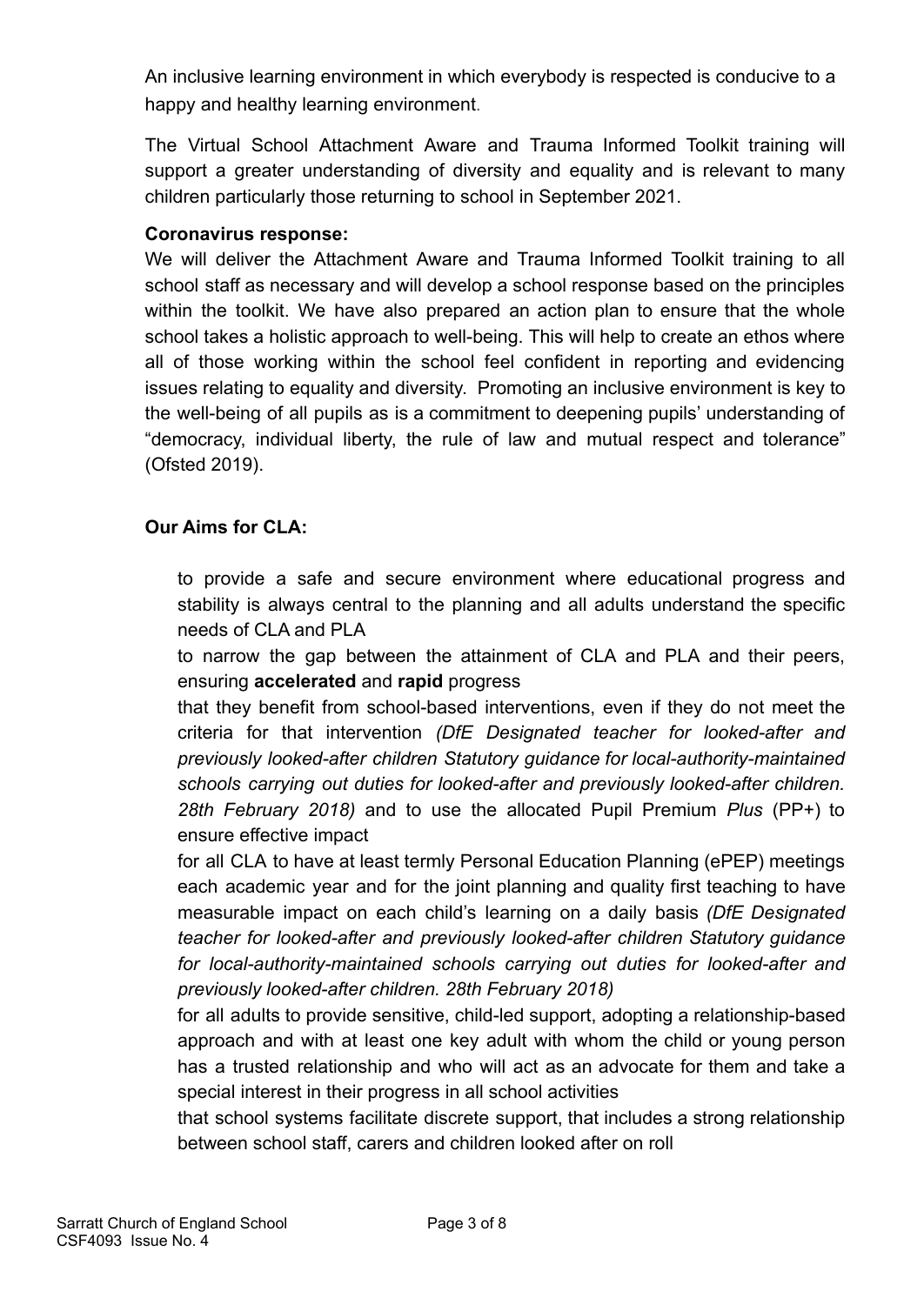CLA will be advantaged within school policies and procedures, with their needs explicitly considered and provided for *(DfE Designated teacher for looked-after and previously looked-after children Statutory guidance for local-authority-maintained schools carrying out duties for looked-after and previously looked-after children. 28th February 2018)*

our Behaviour Policy maintains clear boundaries and expectations about behaviour, but we understand that not all behaviour is a matter of choice. We will not enforce sanctions that shame and ostracise children looked after from their peers, school, community or family. In this school we seek to create an inclusive and positive school ethos for every pupil

CLA and PLA and their families will feel part of the school community; they will be actively welcomed, involved and engaged into this school community *(DfE Designated teacher for looked-after and previously looked-after children Statutory guidance for local-authority-maintained schools carrying out duties for looked-after and previously looked-after children. 28th February 2018).*

## **Educational Planning for Children Looked After**

## **Personal Education Plans (ePEP) and Progress Report for Governors (formerly CLASEF):**

The school will ensure that every CLA on roll has a Personal Education Planning (ePEP) meeting that is reviewed termly, within the statutory care planning framework, and in collaboration with the social worker, carer and other relevant professionals. In any one school year there will be at least 3 PEP meetings for each CLA. The school will complete both sections of the Progress Report for Governors to share our plan for improvement and development in school for disadvantaged children and also to inform the Hertfordshire Virtual School of the school's policy and practice, to account for the efficient and effective spend of the PP+ funding and to inform the school Governing Body as the annual report.

#### **Roles and Responsibilities:**

**The Headteacher and Governing Body** are committed to promoting improved educational life chances for CLA and PLA. They will ensure that the Designated Teacher for Children Looked After has qualified teacher status, appropriate seniority in the leadership team and time and experience to fulfil this statutory role and have at least 2 days per year training to remain fully informed. They will monitor the role of the Designated Teacher to ensure that all CLA and PLA make accelerated and rapid progress and that the whole school staff receive appropriate training.

**The Designated Teacher for Children Looked After and Children Previously Looked After** in 2021\_22 is Nicola O'Hare. She is a qualified teacher, and will promote improved educational life chances for CLA and PLA by:

ensuring that the CLA or PLA has access to quality first teaching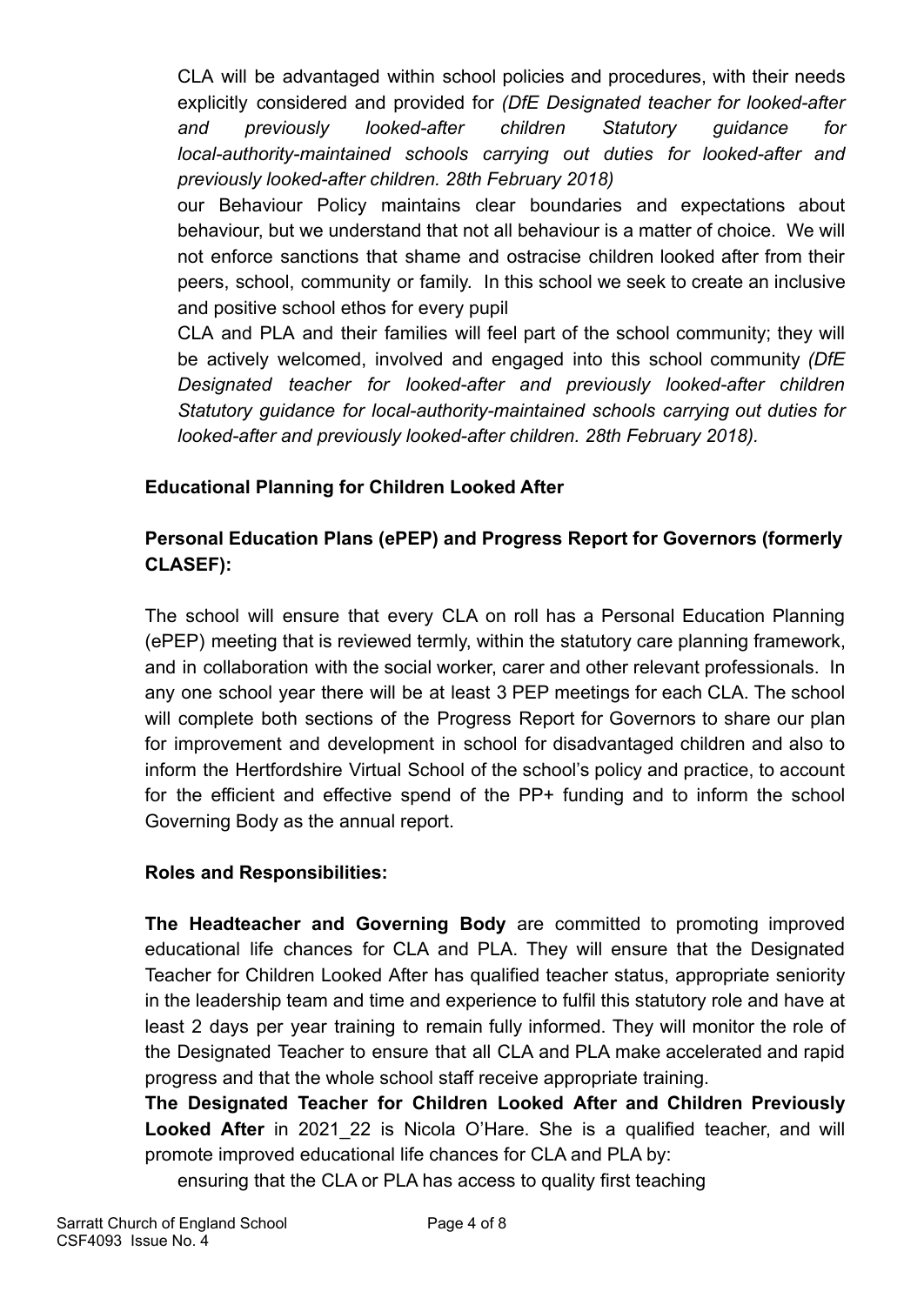tracking the progress of CLA and PLA across the curriculum using data, teacher reports and book looks

ensuring that the PP+ is used effectively and efficiently

performing a coordinating role with school staff and outside agencies

ensuring effective communication with the school's assigned Education Adviser from the Virtual School

developing expertise in the field of CLA, including attachment theory and traumainformed practice

delivering the Virtual School training: 'An introduction to Attachment Aware and Trauma-Informed Practice' to the whole school

providing and attending training and offering advice to the whole school staff promoting a school culture which is supportive, relationship-based and has high expectations for CLA and PLA

regularly reporting to the Head and Governing Body on the attainment of CLA and PLA and school resource and staff training needs for working with this group prioritising CLA for school-based additional support, even when the young person does not meet the criteria *(DfE Designated teacher for looked-after and previously looked-after children Statutory guidance for local-authority-maintained schools carrying out duties for looked-after and previously looked-after children. 28th February 2018)*

ensuring that CLA and PLA are not overlooked for positions of student responsibility within the school because of their care status

completing the annual Strength and Difficulties Questionnaire (SDQ) of each CLA as requested, to inform their annual CLA health review.

**All staff** will promote improved educational life chances for CLA and PLA by:

reading this 'school policy' for CLA

attending relevant training, including the Virtual School toolkit training on 'Attachment Aware and Trauma-Informed Practice' (to be found on the Virtual School website: [www.hertfordshire.gov.uk/virtualschool\)](http://www.hertfordshire.gov.uk/virtualschool)

providing accurate information and data when asked by the Designated Teacher referring to the Designated Teacher for advice

playing their part in creating an attachment and trauma–informed 'CLA-friendly' culture and securing rapid progress for CLA by ensuring that they benefit from any additional school-based support available

## **Attendance:**

**School attendance procedures** reflect the specific needs of CLA and PLA to ensure good school attendance. Where there is a concern about attendance or punctuality the school will contact the carer, social worker and other professionals including the Virtual School, as an early intervention, as outlined in our attendance policy.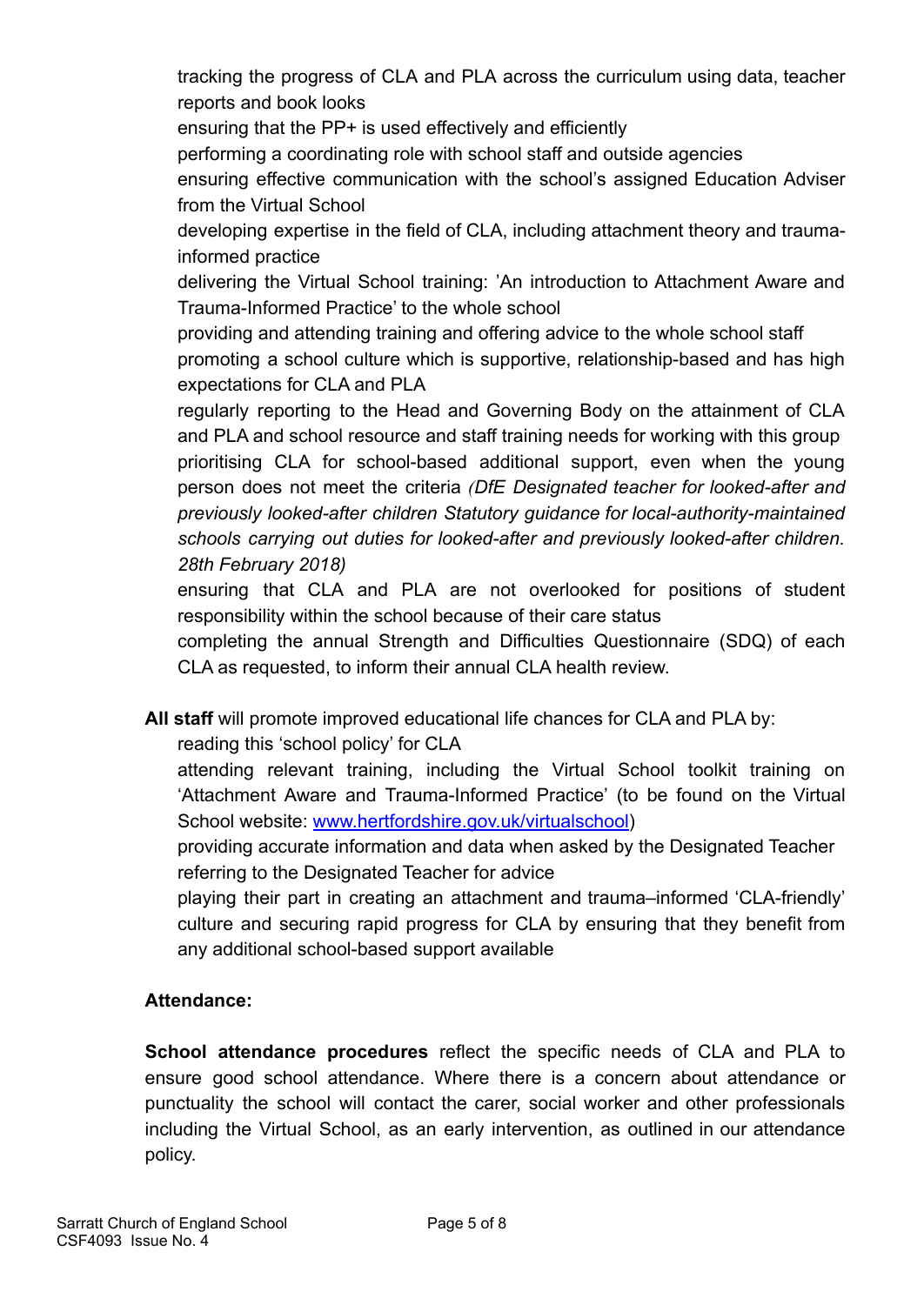#### **Admissions/ Transitions:**

#### **School procedures to support CLA during admission and transition include:**

prioritising CLA and PLA at the point of admission the swift transfer of information between schools that may include school visits and at times of transition, teaching at the previous school early identification of staff mentor and peer buddy additional support and planning for CLA and PLA at times of transition structured activities to 'say goodbye', in recognition of the impact of broken attachments and loss

#### **Additional Educational Needs:**

## **All staff will work creatively to secure accelerated and rapid progress for CLA and PLA with additional educational needs by:**

#### having high expectations

ensuring that they are prioritised for additional school-based support, even if they do not meet the criteria *(in line with the DfE Designated teacher for looked-after and previously looked-after children Statutory guidance for local-authority-maintained schools carrying out duties for looked-after and previously looked-after children. 28th February 2018)*

ensuring that planning is coordinated, appropriate interventions identified and teaching to the plan is systematic; ensuring that any work undertaken by non-teaching staff has teacher over-sight *(in line with the Lamb Report, Dec '09)* ensuring that progress is regularly monitored and reviewed, against the targets set as agreed in the termly Virtual School visit, ePEP and Progress Report for Governors.

#### **Special Educational Needs & Disabilities:**

## **All staff will work creatively to secure accelerated and rapid progress for CLA who have special educational needs & disabilities by:**

having high expectation of progress each academic year *(in line with the expectation set out in the ePEP and Progress Report for Governors)*

ensuring that they are accessing school-based targeted support which is 'additional to and different from' the universal and additional needs provision *(in line with the SEND Code of Practice)*

ensuring that all plans are coordinated, appropriate interventions identified, and teaching to the plan is systematic

ensuring that progress is regularly monitored and reviewed, in line with the SEND Code of Practice

ensuring that any work undertaken by non-teaching staff has teacher over-sight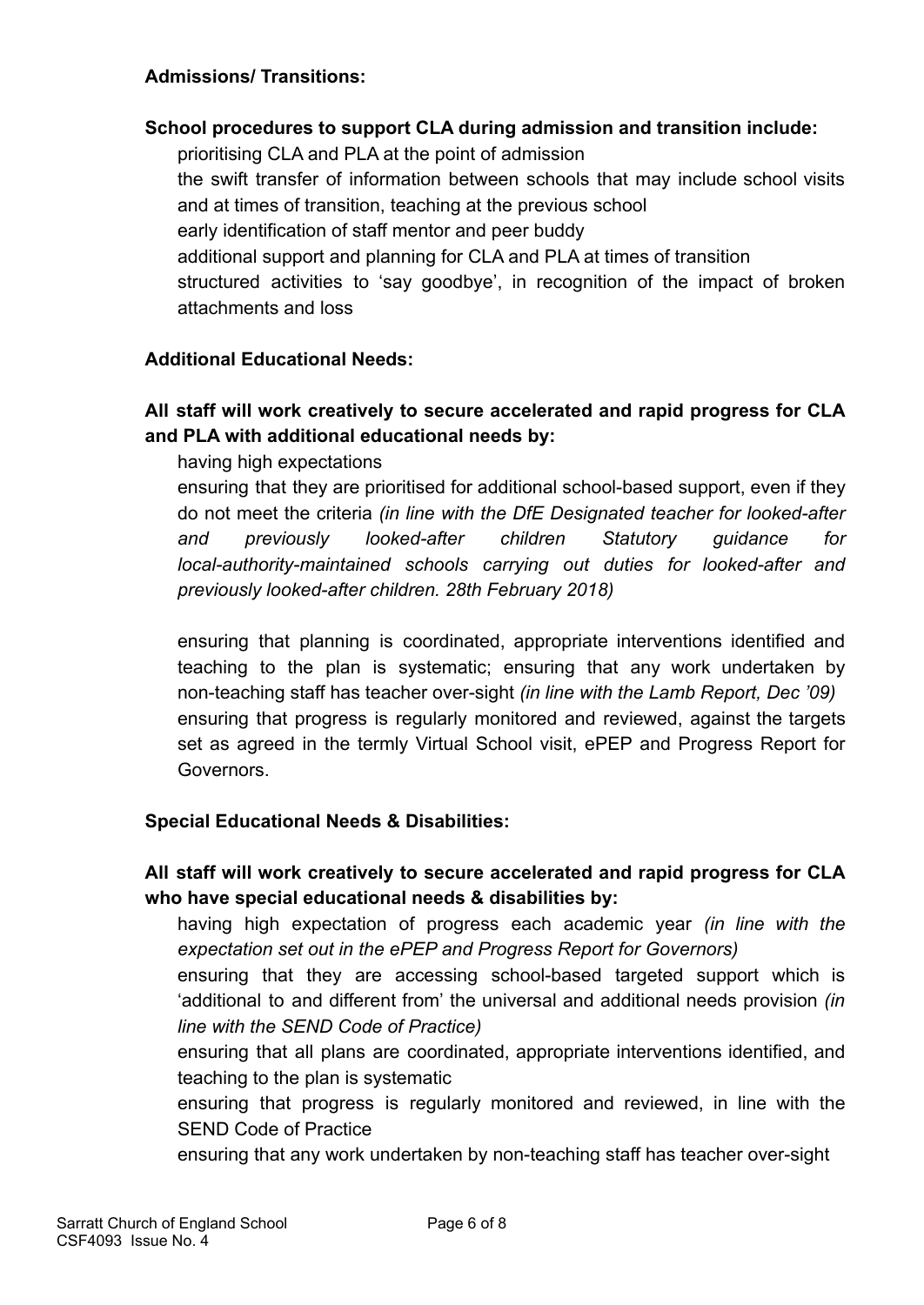that with the school SENCO the EHCP review is held in a timely way with all relevant professionals invited and their views obtained.

### **Safeguarding:**

**School staff will be vigilant for any safeguarding issues which can impact particularly on CLA by:** familiarising themselves with the '*School Policy Guidance for Children in Care'* and following the school's child protection policy and the '*DfE: Keeping Children Safe in Education' (All staff) June 2019*, if there are any safeguarding concerns.

<https://www.gov.uk/government/publications/keeping-children-safe-in-education--2>

#### **Alternative Provision:**

## **We will make every effort to ensure that any arrangements for provision alternative to daily attendance at school will be:**

- a plan that will retain the CLA on the roll of the school or clarify in writing which educational establishment will be responsible for essential reporting and accountable for the PP+
- an agreed part of the overall ePEP for the student
- full-time (25 hours) or contribute to full-time attendance and be of high quality meet the educational needs of the CLA or PLA
- will provide the opportunity to make rapid progress in the course of study provided by the setting
- will be monitored regularly and that ePEPs will include the school and the alternative provider

#### **Exclusion:**

We have reviewed the school behaviour policy Sept 21 in line with the statutory guidance published in February 2018 **(***DfE Designated teacher for looked-after and previously looked-after children Statutory guidance for local-authority-maintained schools carrying out duties for looked-after and previously looked-after children. 28th February 2018)***.**

We will make every effort to avoid excluding a CLA, in recognition of the increased risk this poses in terms of them quickly disengaging from the school, due to their early experience of broken attachments and loss. Before acting, we will discuss the rationale for exclusion with the assigned Education Adviser from the Virtual School.

If there is no option other than exclusion, then we will make every attempt to reduce the number of days of the exclusion.